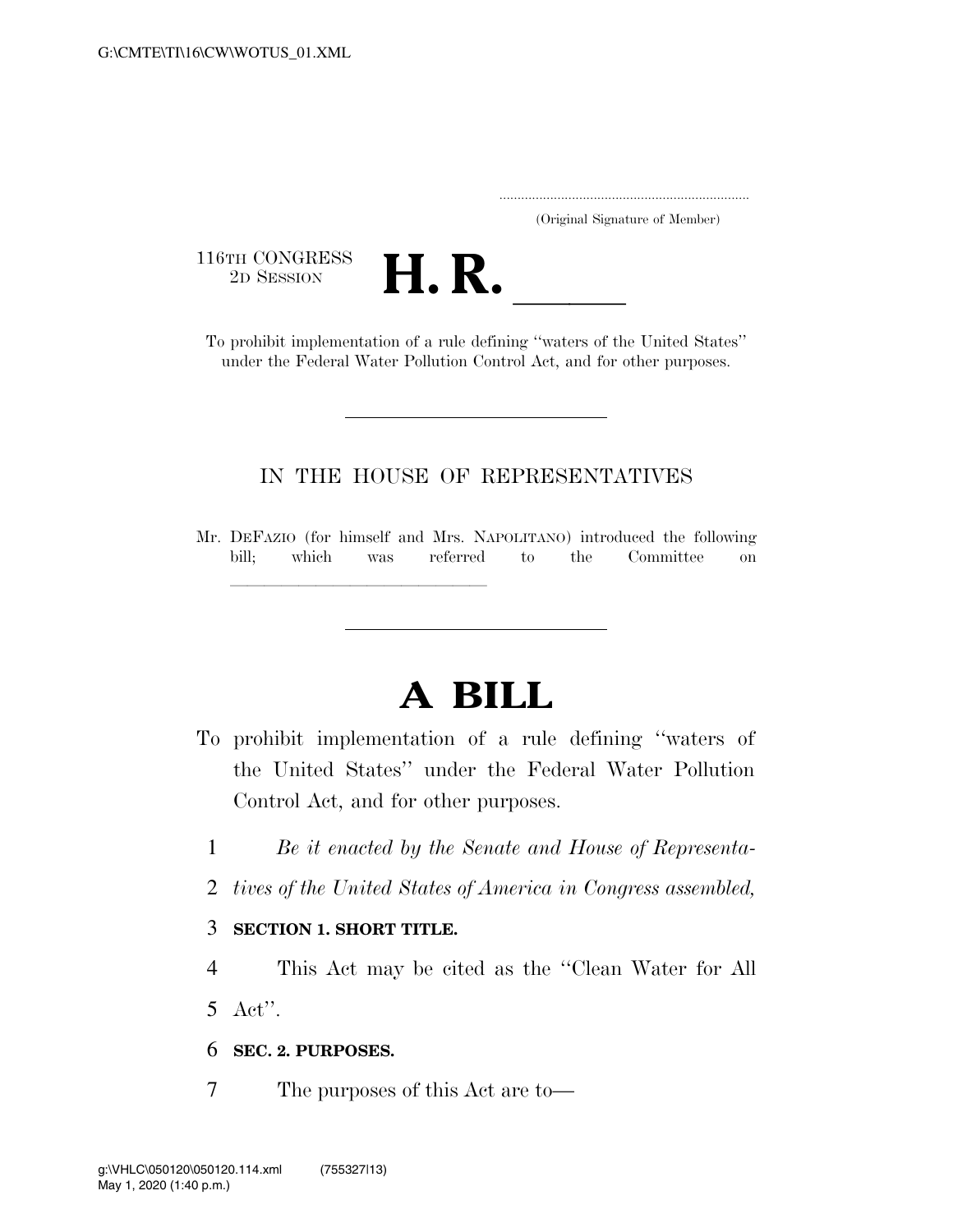| $\mathbf{1}$   | (1) reaffirm Congress' commitment to "restore"          |
|----------------|---------------------------------------------------------|
| $\overline{2}$ | and maintain the chemical, physical, and biological     |
| 3              | integrity of the Nation's waters", as enacted           |
| $\overline{4}$ | through the Federal Water Pollution Control Act         |
| 5              | Amendments of 1972, more commonly known as the          |
| 6              | Clean Water Act, by a 10-to-1 margin over the veto      |
| 7              | of President Richard M. Nixon;                          |
| 8              | (2) overturn the Trump administration's Dirty           |
| 9              | Water Rule, which eliminates Clean Water Act pro-       |
| 10             | tections for countless rivers, streams, lakes, and wet- |
| 11             | lands that have been protected by the Clean Water       |
| 12             | Act for decades under regulations established by the    |
| 13             | Corps of Engineers under the Reagan administra-         |
| 14             | tion in 1986, and implemented by Republican and         |
| 15             | Democratic administrations alike; and                   |
| 16             | (3) restore bipartisan Clean Water Act protec-          |
| 17             | tions over the Nation's network of streams, lakes,      |
| 18             | rivers, and wetlands that are necessary for sus-        |
| 19             | taining life, are critical to the economic and environ- |
| 20             | mental health of the Nation, and are essential for      |
| 21             | the well-being of farmers, small businesses, commu-     |
| 22             | nities, and the Nation's way of life.                   |

## **SEC. 3. FINDINGS.**

Congress finds the following: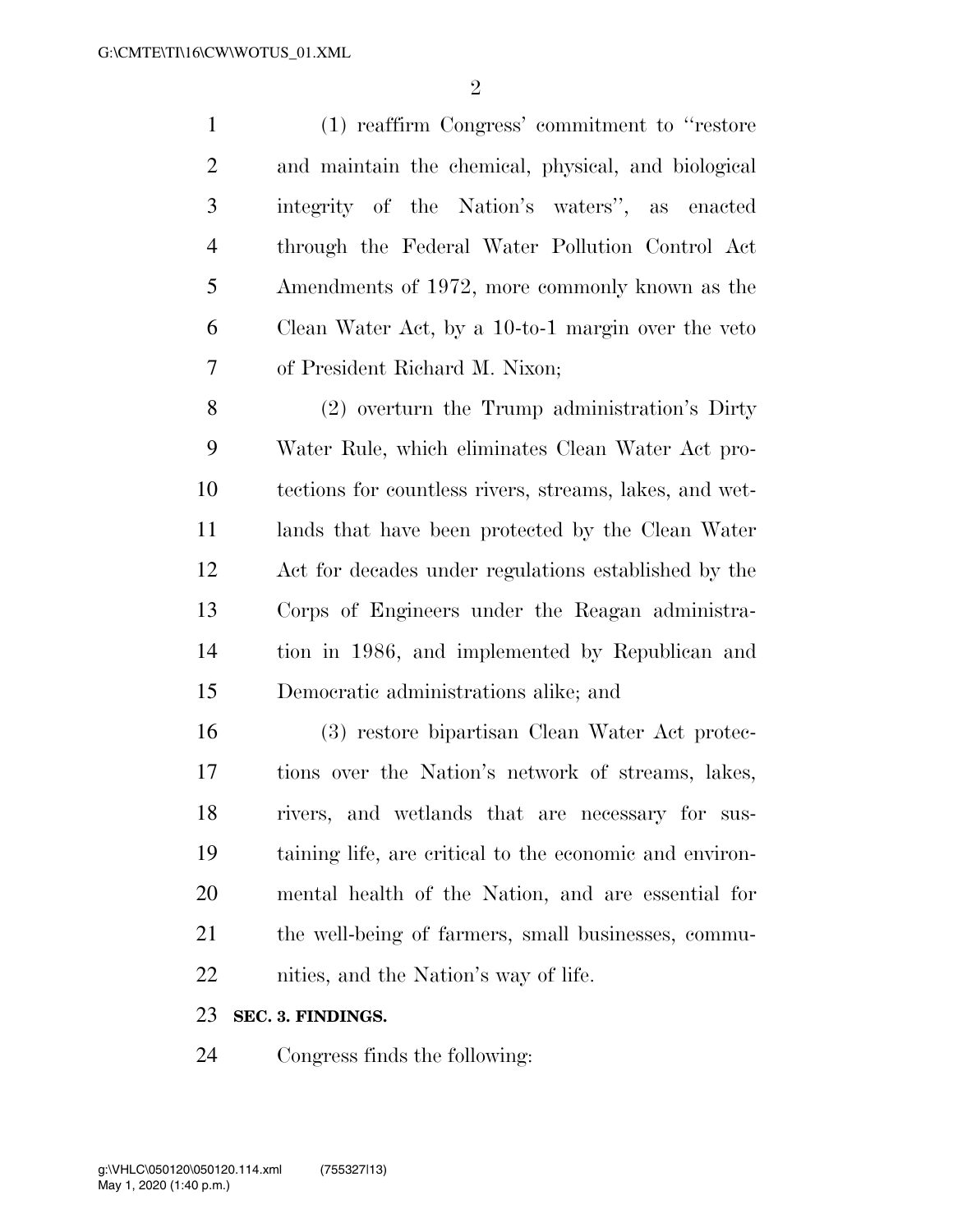(1) Access to clean water is a fundamental right; it is necessary to sustain life and the economic and environmental health and well-being of cities, towns, and communities.

 (2) Americans rely on the Nation's network of streams and rivers, and the bodies of water into which they flow, for human and environmental health, as well as the economic health of cities, towns, and communities.

 (3) This network of streams and rivers, includ- ing the intermittent and ephemeral streams that constitute more than two-thirds of all streams in the conterminous United States, feed the public drinking water systems of approximately 117 million Ameri-cans.

 (4) The Environmental Protection Agency's own comprehensive review of peer-reviewed scientific publications stated that ''the scientific literature un- equivocally demonstrates that streams, individually or cumulatively, exert a strong influence on the in- tegrity of downstream waters'' and that the connec- tions between streams and downstream waters are critical to the health of downstream waters, includ- ing where the upstream waters serve as the primary source of water for the downstream waters, and the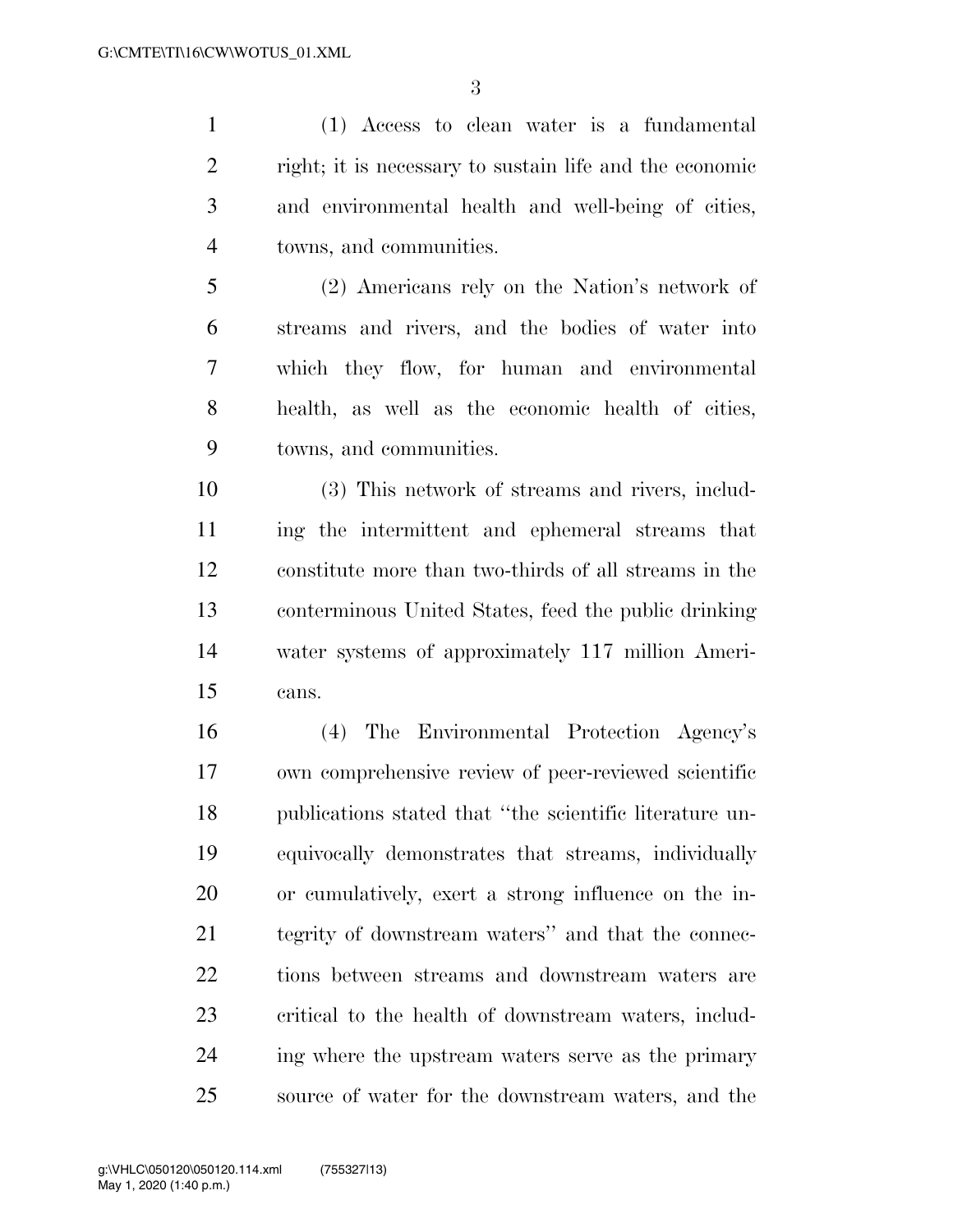myriad other chemical, physical, and biological con-nections.

 (5) Americans also rely on wetlands, including non-floodplain wetlands, to capture and store excess water, nutrients, and materials from stormwater or runoff, preventing or reducing pollution to down- stream waters, and lessening the potential for down-stream flooding.

 (6) There is overwhelming scientific evidence, which has been reviewed and confirmed by the Envi- ronmental Protection Agency's Science Advisory Board, that there are no streams or rivers safe to pollute or degrade, and that wetlands, both individ- ually and cumulatively, have a direct and consequen- tial impact on the quality of downstream waters and on the health and safety of downstream commu-nities.

 (7) Restoring the protection of the network of streams, rivers, lakes, and wetlands, and other waters of the United States, is necessary to restore and maintain the chemical, physical, and biological integrity of all waters in the United States.

 (8) Recent events demonstrate how increased pollution in and degradation of streams, rivers, lakes, and wetlands, and other waters of the United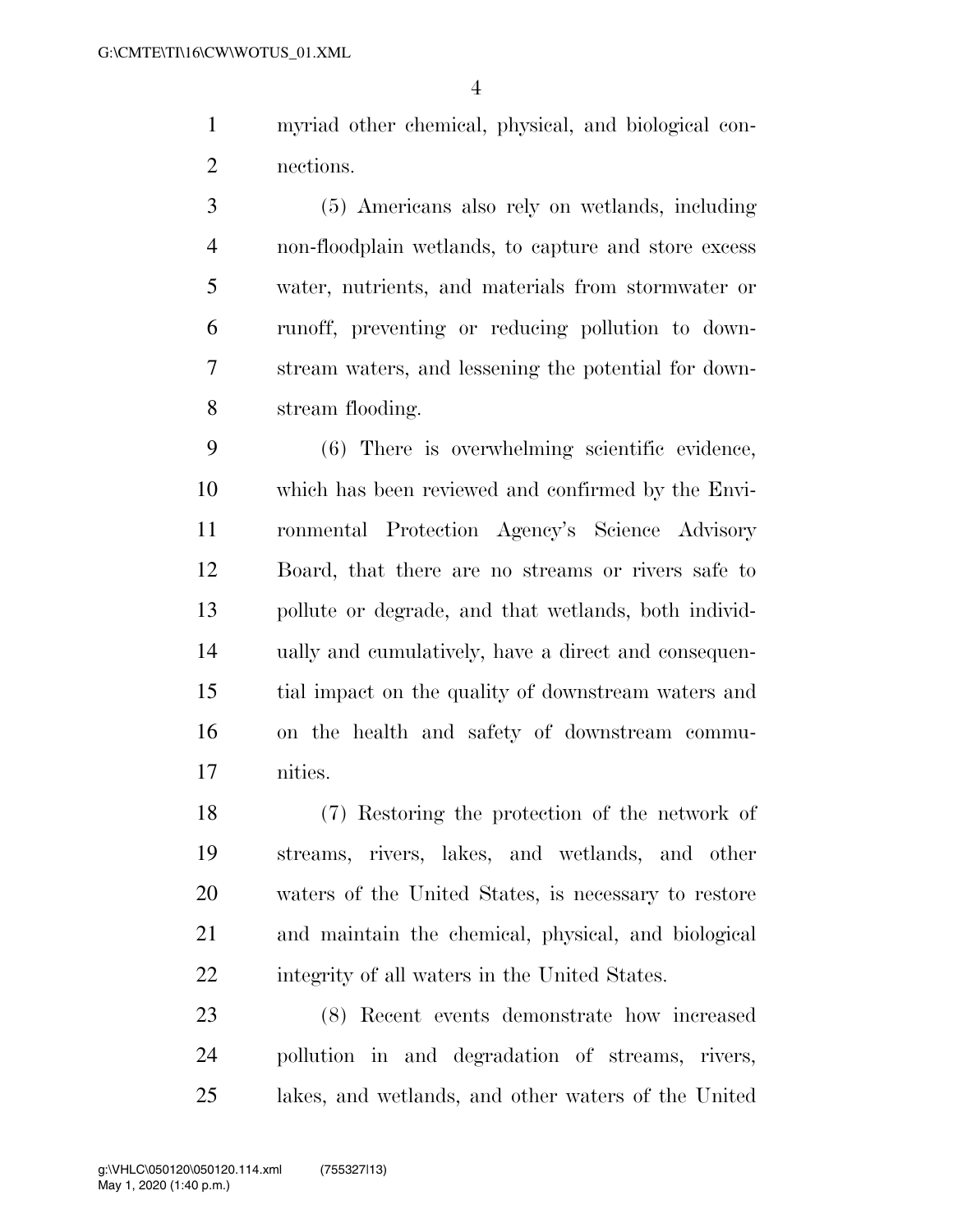| States, can cause catastrophic harm to communities' |
|-----------------------------------------------------|
| health and economic strength, such as               |
| $(1)$ $(1)$ $(0)$                                   |

 (A) the 2014 harmful algal bloom in west- ern Lake Erie, which resulted in a three-day shutdown of the drinking water supply of To- ledo, Ohio, affecting approximately 500,000 people;

 (B) the 2014 chemical spill into the Elk River in Charleston, West Virginia, causing the city to shut down its municipal drinking water supply for approximately 300,000 people for several days;

 (C) outbreaks of blue-green algae and red tide in the State of Florida in 2018 and 2019, causing widespread harm to businesses, rec- reational opportunities, local economies, and the local environment;

 (D) recent flooding events, including along the Mississippi and Missouri River watersheds, and in communities, such as Houston, Texas, demonstrate how destruction of critical wet- lands and degradation of watersheds can exac- erbate the severity and duration of flood events and increase the financial impacts to local com-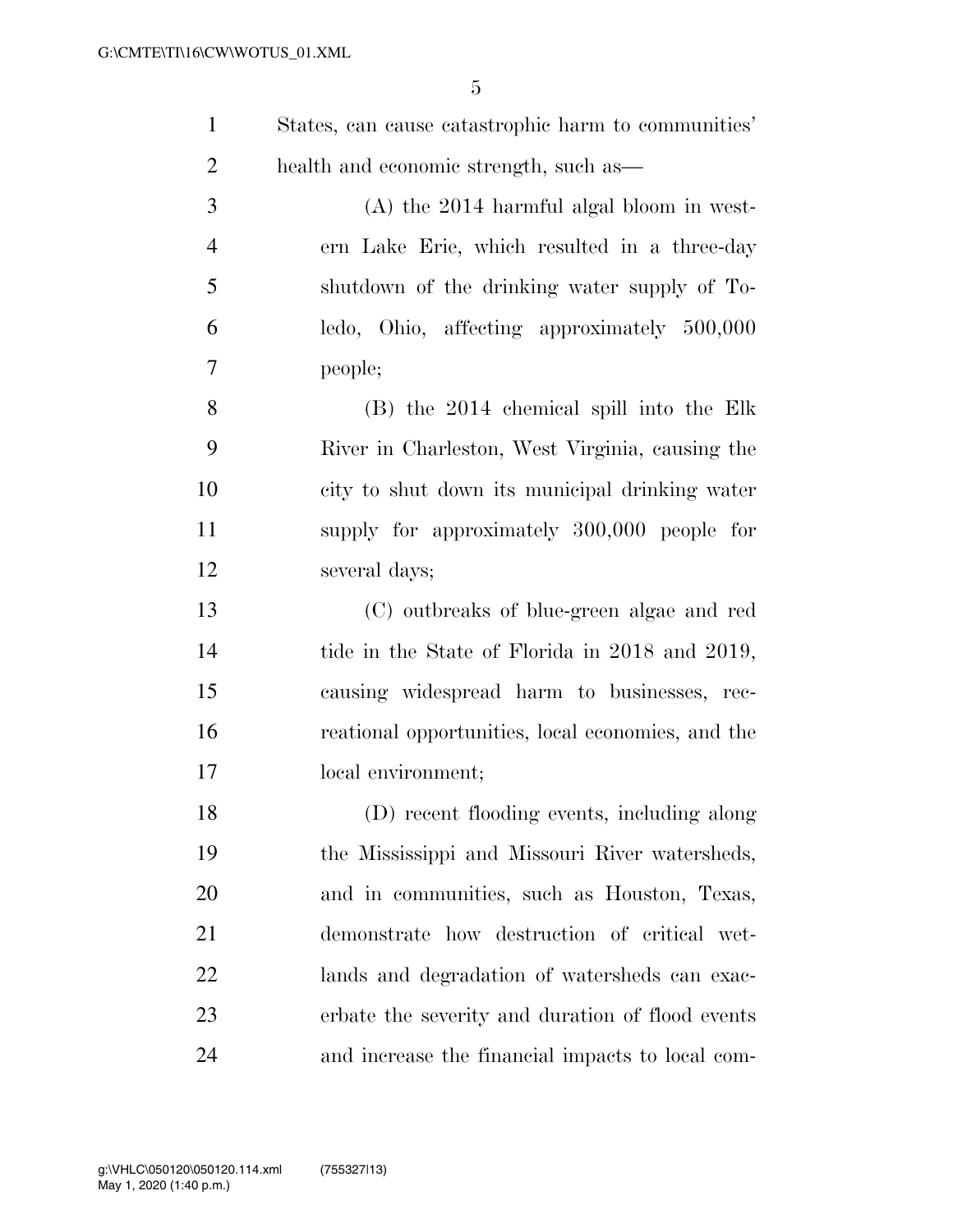munities, homeowners, farmers, economies, and businesses; and

 (E) worsening drought conditions and fre- quency have highlighted the importance of source water protection, reclamation, and recy- cling to ensure communities, farmers, and small businesses have sufficient quantities and quality of water resources for current and future needs.

 (9) Congress has recently recognized the impor- tance of comprehensive approaches to protect critical waterbodies, such as the Chesapeake Bay, the Great Lakes, Lake Pontchartrain, the Long Island Sound, the Puget Sound, and the San Francisco Bay, and national estuaries, which depend on protection of the entire watersheds of these waterbodies to reduce lev- els of pollution and prevent further degradation of rivers, streams, and wetlands that feed and maintain these critical waterbodies.

 (10) Despite the overwhelming, bipartisan sup-20 port for clean water and the overwhelming scientific evidence on the interconnectivity of rivers, streams, lakes, wetlands, and other waters of the United States, following calls by corporate polluters to weaken the Clean Water Act, the Trump administra-tion finalized its Dirty Water Rule, also known as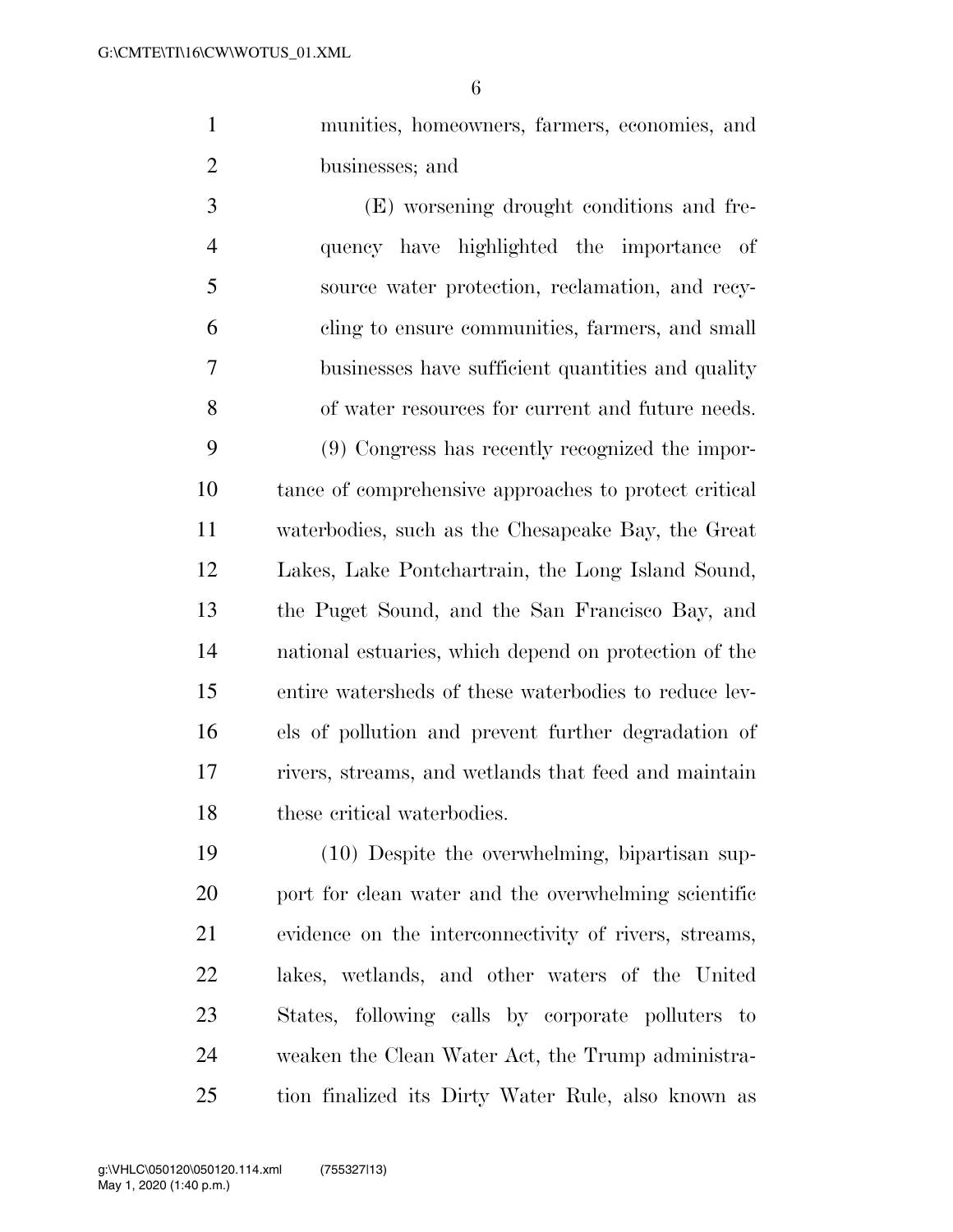| $\mathbf{1}$   | the "Navigable Waters Protection Rule", to radically   |
|----------------|--------------------------------------------------------|
| $\overline{c}$ | narrow decades-old regulations established by Presi-   |
| 3              | dent Ronald Reagan.                                    |
| $\overline{4}$ | (11) According to Environmental Protection             |
| 5              | Agency documents, the Trump administration's           |
| 6              | Dirty Water Rule would—                                |
| $\overline{7}$ | (A) eliminate Clean Water Act protections              |
| 8              | on between 18 to 71 percent of the Nation's            |
| 9              | stream and river miles that were protected             |
| 10             | under the Reagan-era regulations;                      |
| 11             | (B) eliminate Federal protections on over              |
| 12             | half of the Nation's wetlands in the continental       |
| 13             | United States that were protected under the            |
| 14             | Reagan-era regulations; and                            |
| 15             | $(C)$ result in approximately 16,000 existing          |
| 16             | Clean Water Act permitted facilities (including)       |
| 17             | industrial facilities and sewage treatment sys-        |
| 18             | tems) that may be allowed to discharge pollut-         |
| 19             | ants without Federal oversight under the Clean         |
| 20             | Water Act.                                             |
| 21             | $(12)$ In addition to the adverse human and en-        |
| 22             | vironmental health impacts of the Trump adminis-       |
| 23             | tration's Dirty Water Rule, this effort will also have |
| 24             | lasting adverse economic impacts on American fami-     |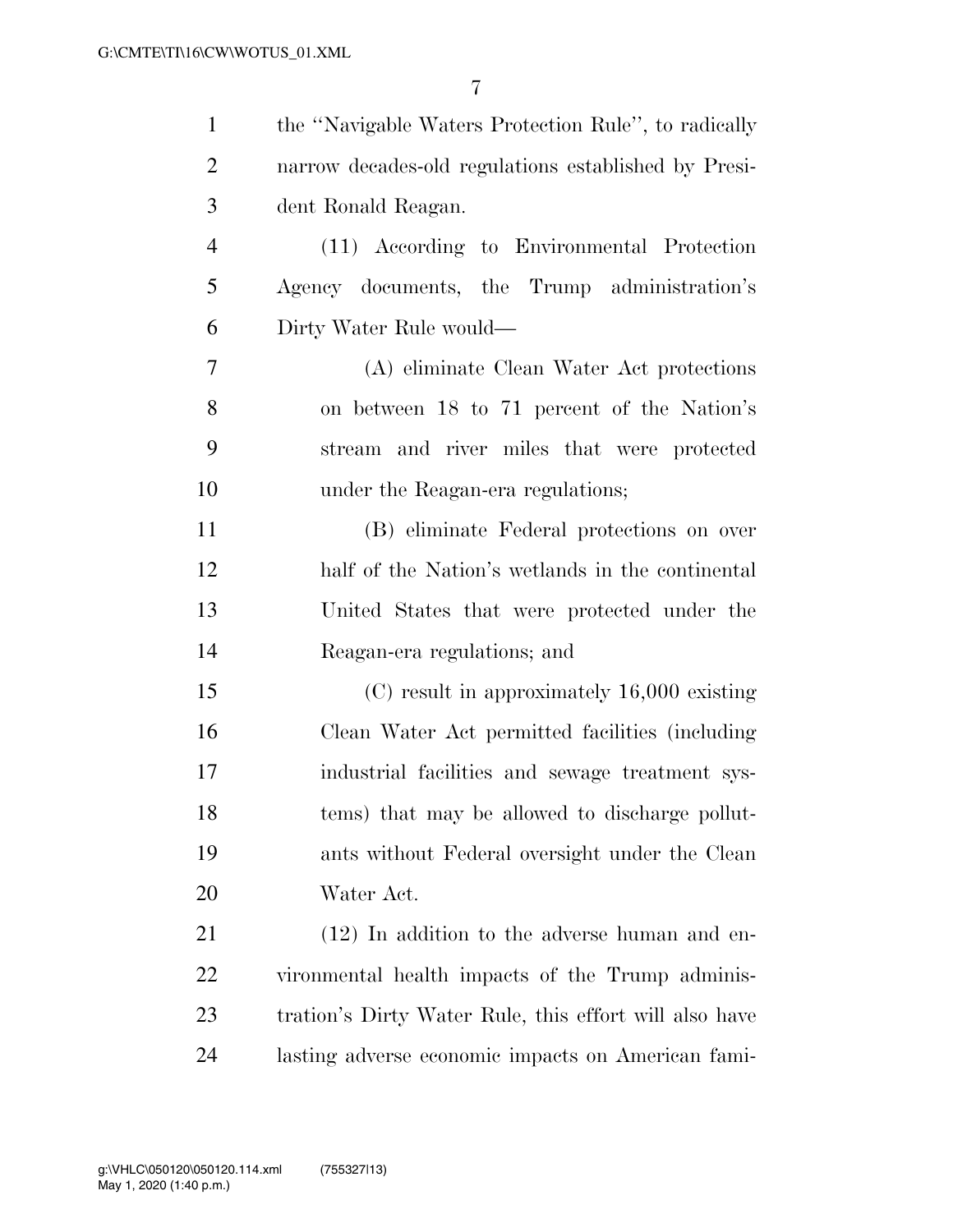- lies, on farmers and other small businesses, and on the national, regional, and local economies.
- (13) Additionally, America's wildlife-watching, hunting, fishing, and \$887 billion outdoor recreation economy all depend upon access to clean water.

 (14) In some rural communities, river recre- ation, hunting, fishing, and related activities gen- erate the largest share of the local economy; the streams and wetlands that will lose Federal protec- tions under this rule include waters that provide es- sential aquatic habitat for the fish, waterfowl, and wildlife that sustain this way of life.

 (15) The Trump administration's own docu- ment entitled ''Economic Analysis for the Navigable Waters Protection Rule: Definition of 'Waters of the United States' '', dated January 22, 2020, recog- nizes the potential adverse impacts of its Dirty Water Rule on local economies, individual house-holds, and public health, including—

 (A) an increase in the discharge of pollut- ants from point sources to newly unprotected rivers, streams, lakes, and wetlands, including 23 "reduced protection for aquatic ecosystems and 24 public health and welfare'';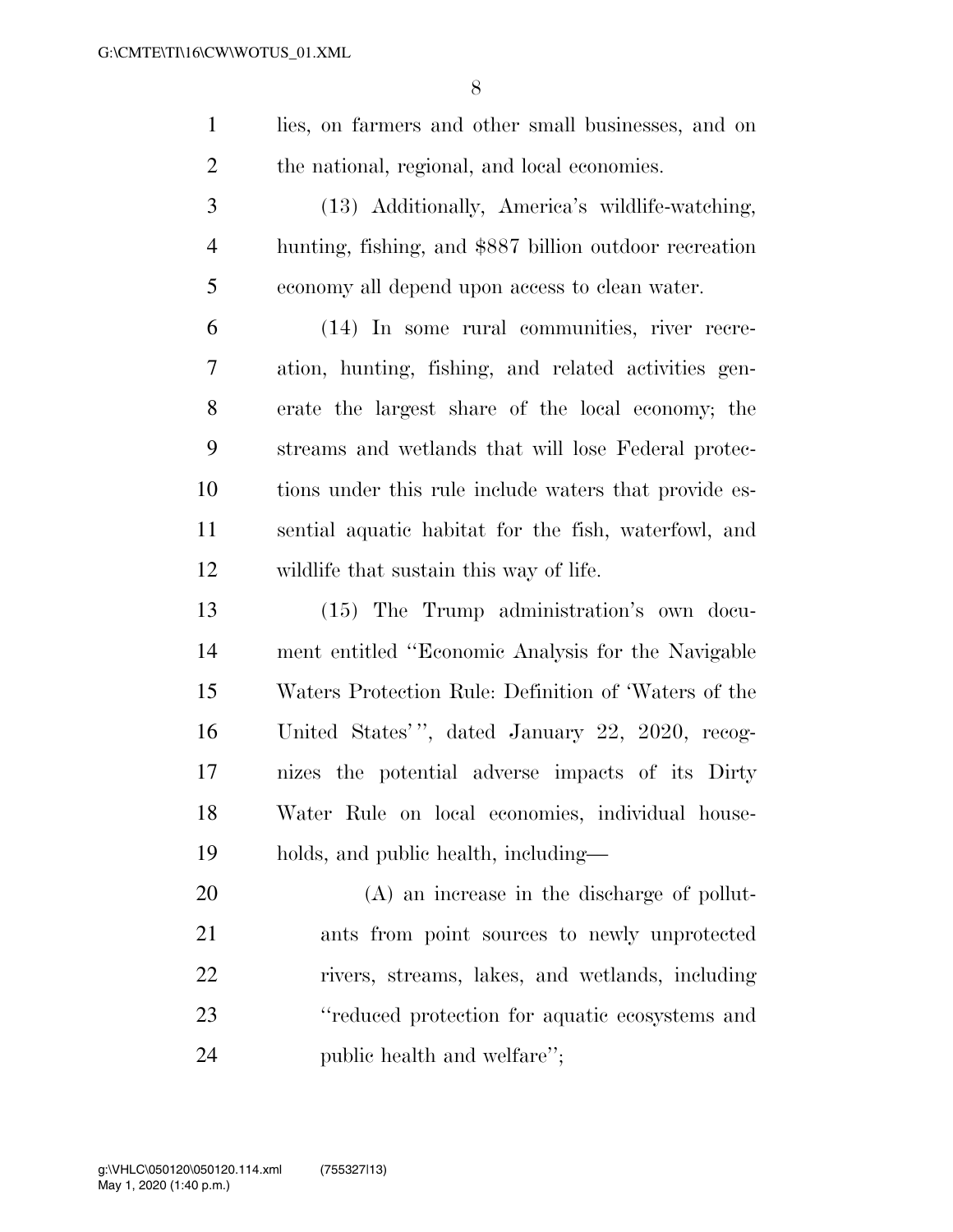| $\mathbf{1}$   | (B) a degradation of water quality in riv-          |
|----------------|-----------------------------------------------------|
| $\overline{2}$ | ers, streams, and lakes "as a result of pollution"  |
| 3              | loadings from newly non-jurisdictional waters"      |
| $\overline{4}$ | that will adversely affect the environment, will    |
| 5              | increase the costs of drinking water treatment      |
| 6              | and reservoir maintenance, and will negatively      |
| 7              | affect recreational opportunities for downstream    |
| 8              | waters, such as fishing and swimming;               |
| 9              | (C) a "loss of wetlands and streams with-           |
| 10             | out corresponding mitigation";                      |
| 11             | (D) an increased risk for communities               |
| 12             | from flooding, both in terms of the magnitude       |
| 13             | of potential floods as well as the duration of      |
| 14             | flooding events; and                                |
| 15             | (E) an increased risk in the frequency and          |
| 16             | duration of oil and chemical spills and the ad-     |
| 17             | verse consequences of such spills on human and      |
| 18             | environmental health and local communities.         |
| 19             | (16) Despite recognizing the potential adverse      |
| 20             | impacts of the Trump administration's Dirty Water   |
| 21             | Rule on local economies, individual households, and |
| 22             | the public health, the Trump administration has re- |
| 23             | peatedly refused to quantify these impacts to Con-  |
| 24             | gress and the American people.                      |

 $V_{\rm eff}$  2010  $F_{\rm eff}$  Fm  $\sim$  15  $\mu$  m  $\mu$  c:  $U_{\rm eff}$   $\sim$   $\mu$   $\sim$   $\mu$   $\sim$   $\mu$ 

g:\VHLC\050120\050120.114.xml (755327|13)

May 1, 2020 (1:40 p.m.)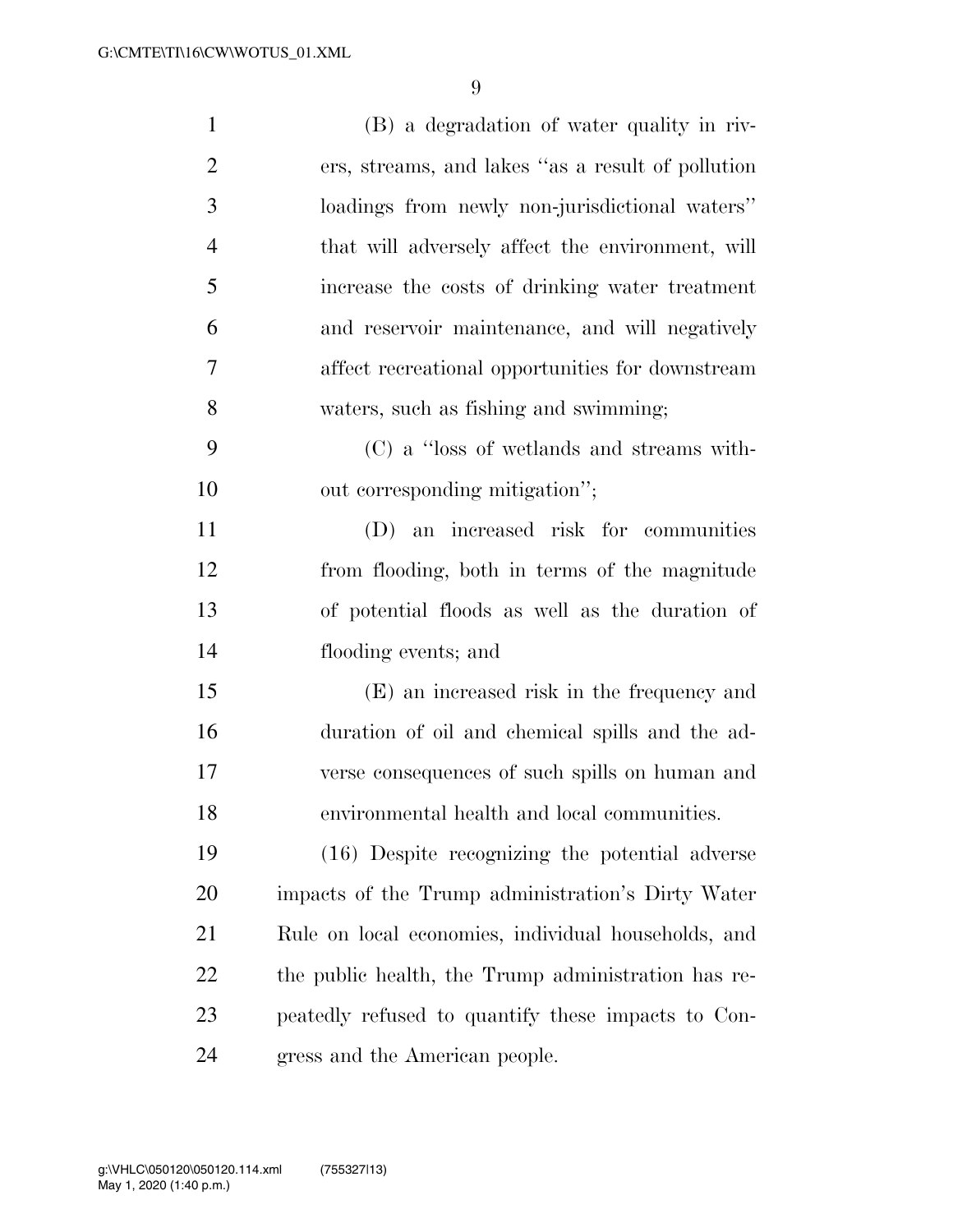(17) With many communities living with unsafe waters and increased risks from extreme weather, flooding, and drought, now is not the time to cut back on the protection of clean water, as would occur with implementation of the Trump administra-tion's Dirty Water Rule.

 (18) The American people demand more, not less, protection for clean water.

#### **SEC. 4. PROHIBITION ON IMPLEMENTATION OF RULE.**

 The Administrator of the Environmental Protection Agency and the Secretary of the Army may not implement or enforce the final rule entitled ''The Navigable Waters Protection Rule: Definition of 'Waters of the United States' '', published in the Federal Register on April 21, 2020 (85 Fed. Reg. 22250), and such rule shall have no force or effect.

#### **SEC. 5. REGULATIONS.**

 (a) IN GENERAL.—Not later than 2 years after the date of enactment of this Act, the Administrator of the Environmental Protection Agency and the Secretary of the Army shall promulgate a regulation defining ''waters of the United States'' for all purposes under the Federal Water Pollution Control Act, in accordance with this sec-tion.